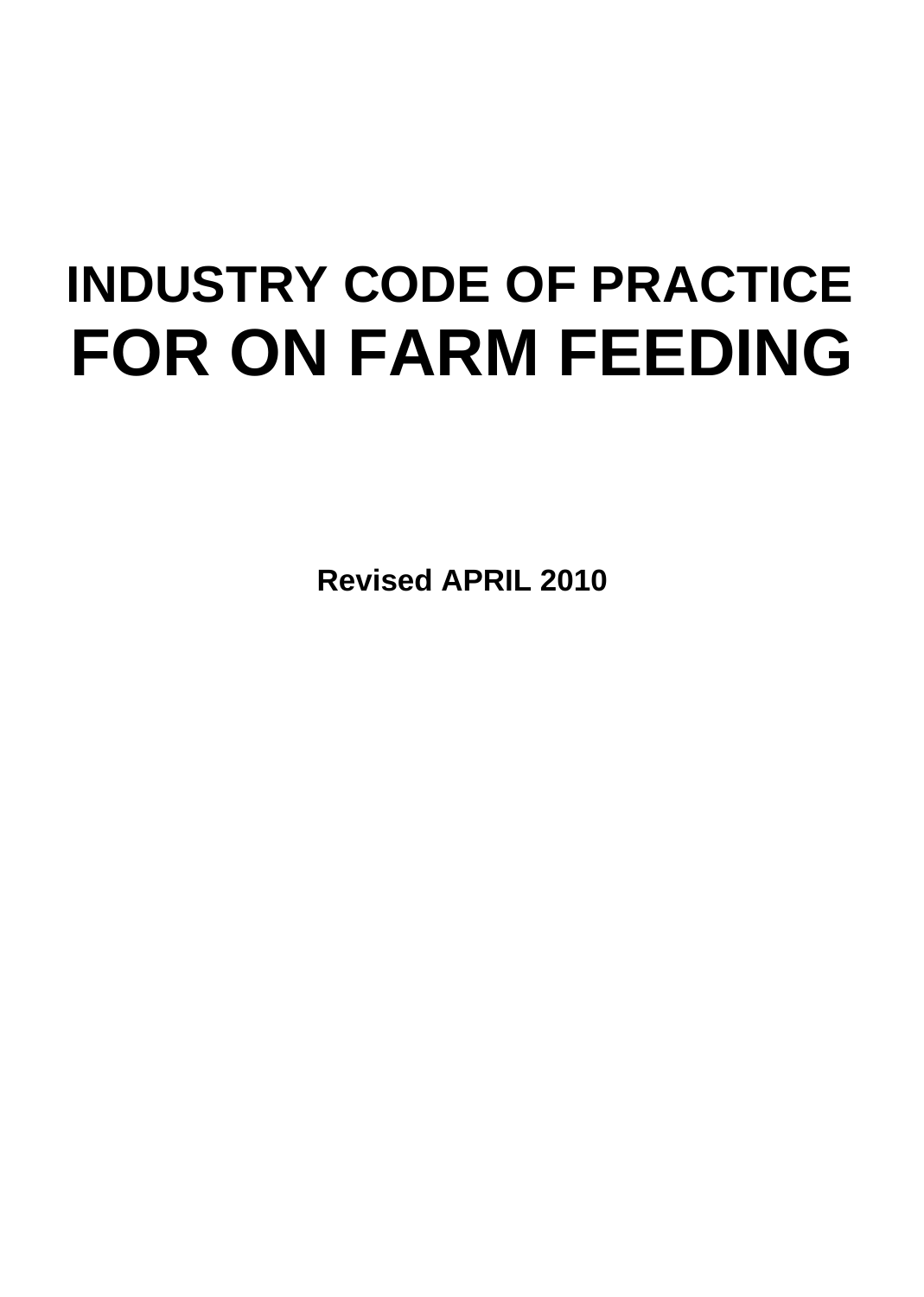# **INDUSTRY CODE OF PRACTICE FOR ON FARM FEEDING**

This code was produced by the Assured Food Standards Technical Advisory Committee for animal feed whose members are drawn from the following organisations:

- n Assured Food Standards
- n Agricultural Industries Confederation
- n Local Government Coordinators of Regulatory Services
- n National Association of Agricultural Contractors
- n National Farmers Union

We gratefully acknowledge the assistance of the Food Standards Agency (FSA) and the Advisory Committee on Animal Feedingstuffs (ACAF) in drafting the code.

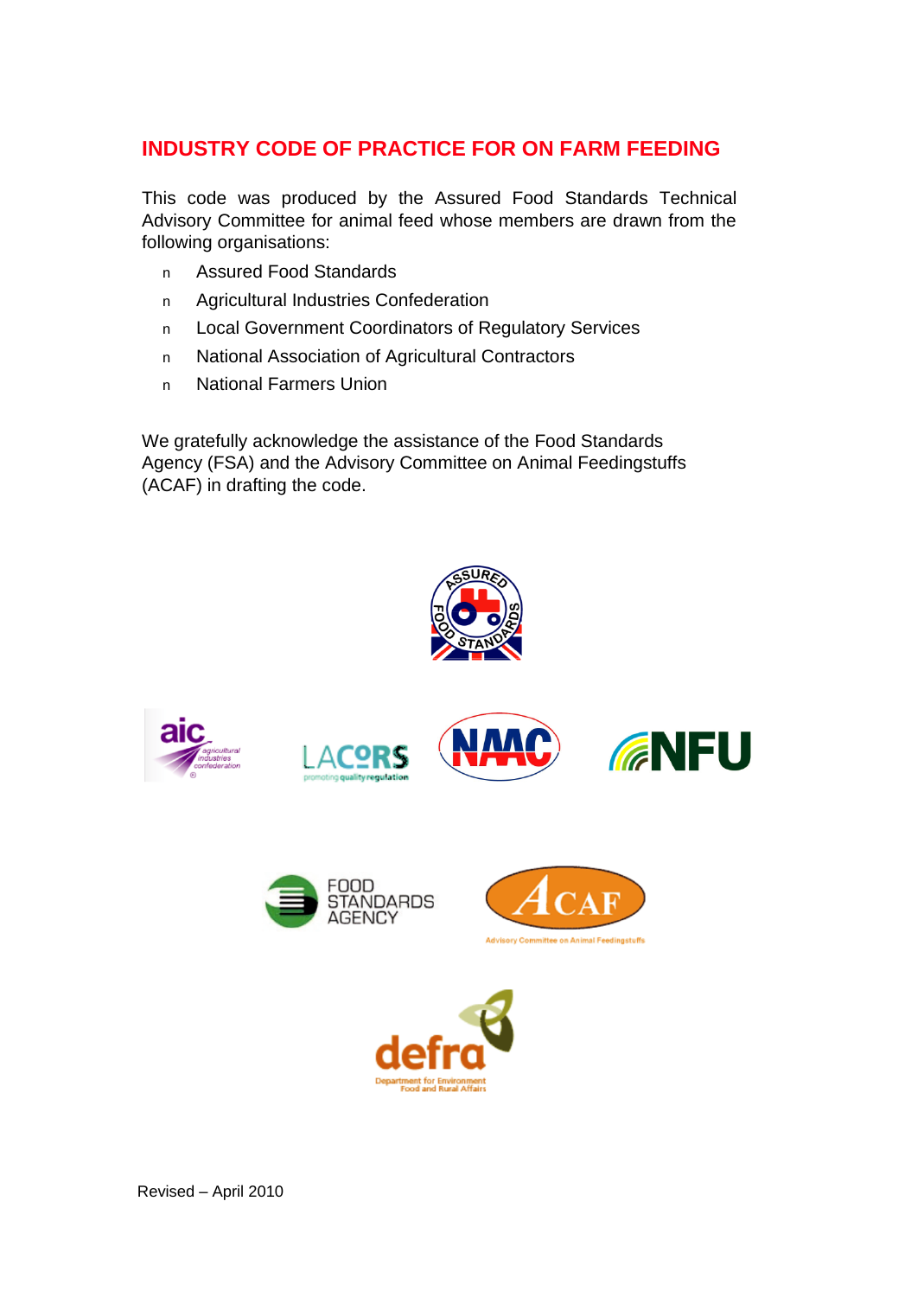# **INDUSTRY CODE OF PRACTICE FOR ON FARM FEEDING**

## **Table of Contents**

| 1)                                                                                                                                                                                                                                  |                                                              |  |  |
|-------------------------------------------------------------------------------------------------------------------------------------------------------------------------------------------------------------------------------------|--------------------------------------------------------------|--|--|
| 2)                                                                                                                                                                                                                                  |                                                              |  |  |
| 3)                                                                                                                                                                                                                                  |                                                              |  |  |
| 4)                                                                                                                                                                                                                                  |                                                              |  |  |
| 5)                                                                                                                                                                                                                                  |                                                              |  |  |
| 6)                                                                                                                                                                                                                                  | BANNED AND RESTRICTED FEED AND FEED INGREDIENTS  5           |  |  |
| 7)                                                                                                                                                                                                                                  |                                                              |  |  |
| 8)                                                                                                                                                                                                                                  | TAKING DELIVERY OF FEED AND FEED MATERIALS ON YOUR FARM<br>6 |  |  |
| 9)                                                                                                                                                                                                                                  | TRANSPORTING AND HANDLING FEED MATERIALS ON YOUR FARM<br>7   |  |  |
|                                                                                                                                                                                                                                     |                                                              |  |  |
| 11)                                                                                                                                                                                                                                 |                                                              |  |  |
|                                                                                                                                                                                                                                     |                                                              |  |  |
|                                                                                                                                                                                                                                     |                                                              |  |  |
|                                                                                                                                                                                                                                     |                                                              |  |  |
|                                                                                                                                                                                                                                     |                                                              |  |  |
|                                                                                                                                                                                                                                     |                                                              |  |  |
|                                                                                                                                                                                                                                     |                                                              |  |  |
|                                                                                                                                                                                                                                     |                                                              |  |  |
|                                                                                                                                                                                                                                     | ANNEX 5 - HACCP.                                             |  |  |
|                                                                                                                                                                                                                                     | 18                                                           |  |  |
| Disclaimer – This publication has been written in consultation with the Food<br>Standards Agency and is correct at the time of writing (April 2010) and<br>does not cover any guidance or information which may be published by the |                                                              |  |  |

*Food Standards Agency after this date.*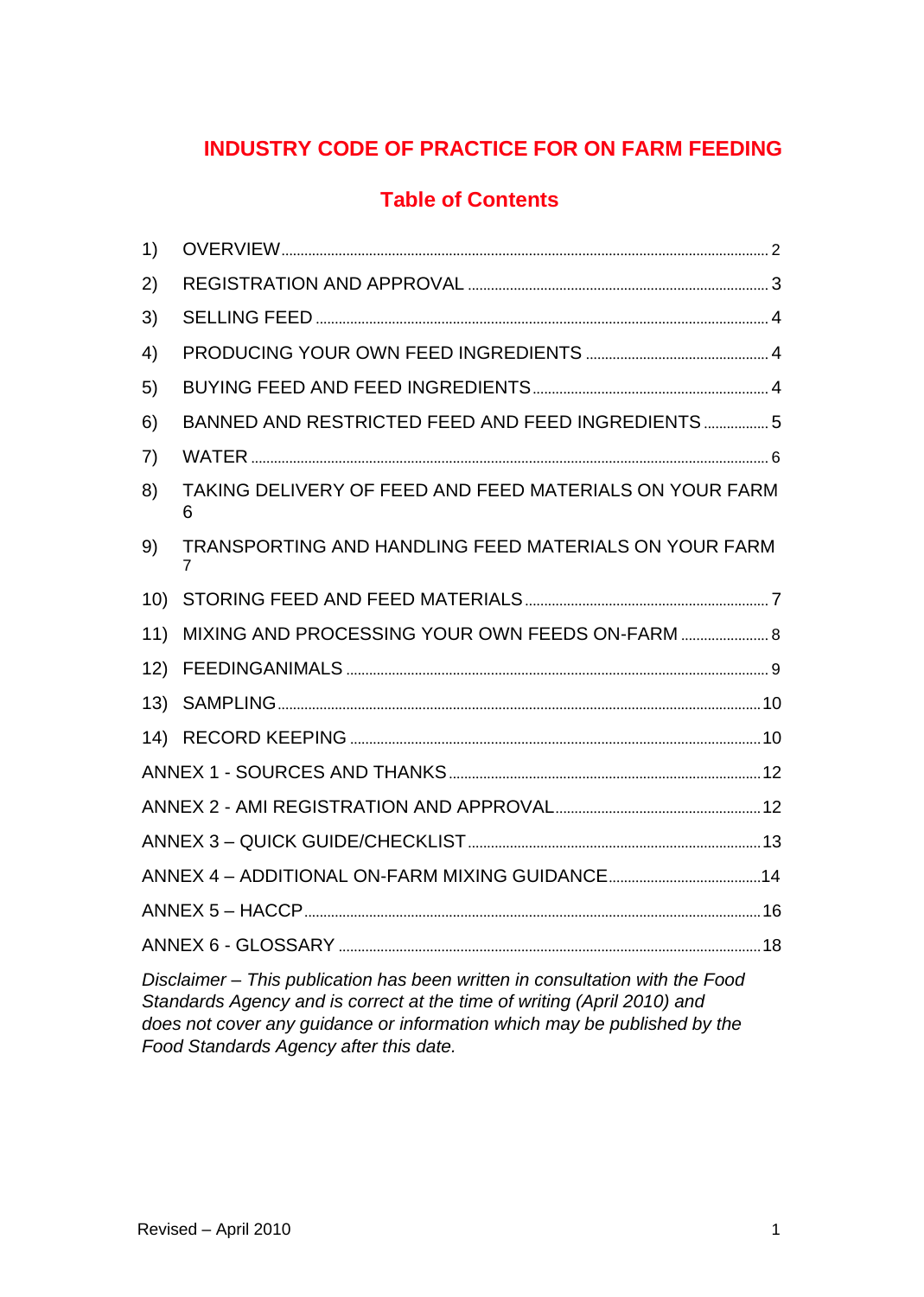## **1) Overview**

This Code of Practice provides practical advice on how to maintain high safety and quality standards for feed by minimising risks and hazards and, by doing so, minimise the potential burdens and costs of extra bureaucracy and to satisfy customers' demands. While it draws on existing feedingstuffs legislation, it is not a comprehensive guide to the law.

The Code is a guide to best practice for all those involved in the feeding of farmed livestock whether by grazing; using single feed materials (formerly known as "straights"); buying in compound, complementary or mineral feeding stuffs; mixing complementary or complete feeds on farm; or any combination thereof. It covers all aspects of feeding on-farm – from the purchase of feed and feed ingredients to the production of your own feeds on farm for use by your own animals. Wherever possible, the guidance in this Code of Practice is based on best agricultural practice and the majority of farmers will find it consistent with what is practised on their farm.

This Code does not cover in detail the use of "premixtures" and feed additives [such as Vitamins A and D and Trace elements (copper, selenium, zinc etc)] which are covered by the specific requirements of the EC Feed Hygiene Regulation (183/2005 – Annex II). For further advice on your legal obligations when using these products please speak to your local authority.

NB - For the purposes of this Code and the EC Feed Hygiene Regulation, "premixtures" and "feed additives" are those specialist feed products which are sold and labelled only as "premixtures" and "feed additives" respectively. They should not be confused with other commonly used feed products which are sold and labelled as "complementary feedingstuffs" or "mineral feedingstuffs".

Although many of the principles apply, the code should not be regarded as a complete guide to the requirements for farmers mixing medicated feedingstuffs and specified feed additives who must register with, and be approved by, the Animal Medicines Inspectorate (AMI) of the Veterinary Medicines Directorate (VMD). You must comply with the VMD guidance notes on manufacturing medicated feedingstuffs and feedingstuffs incorporating specified feed additives.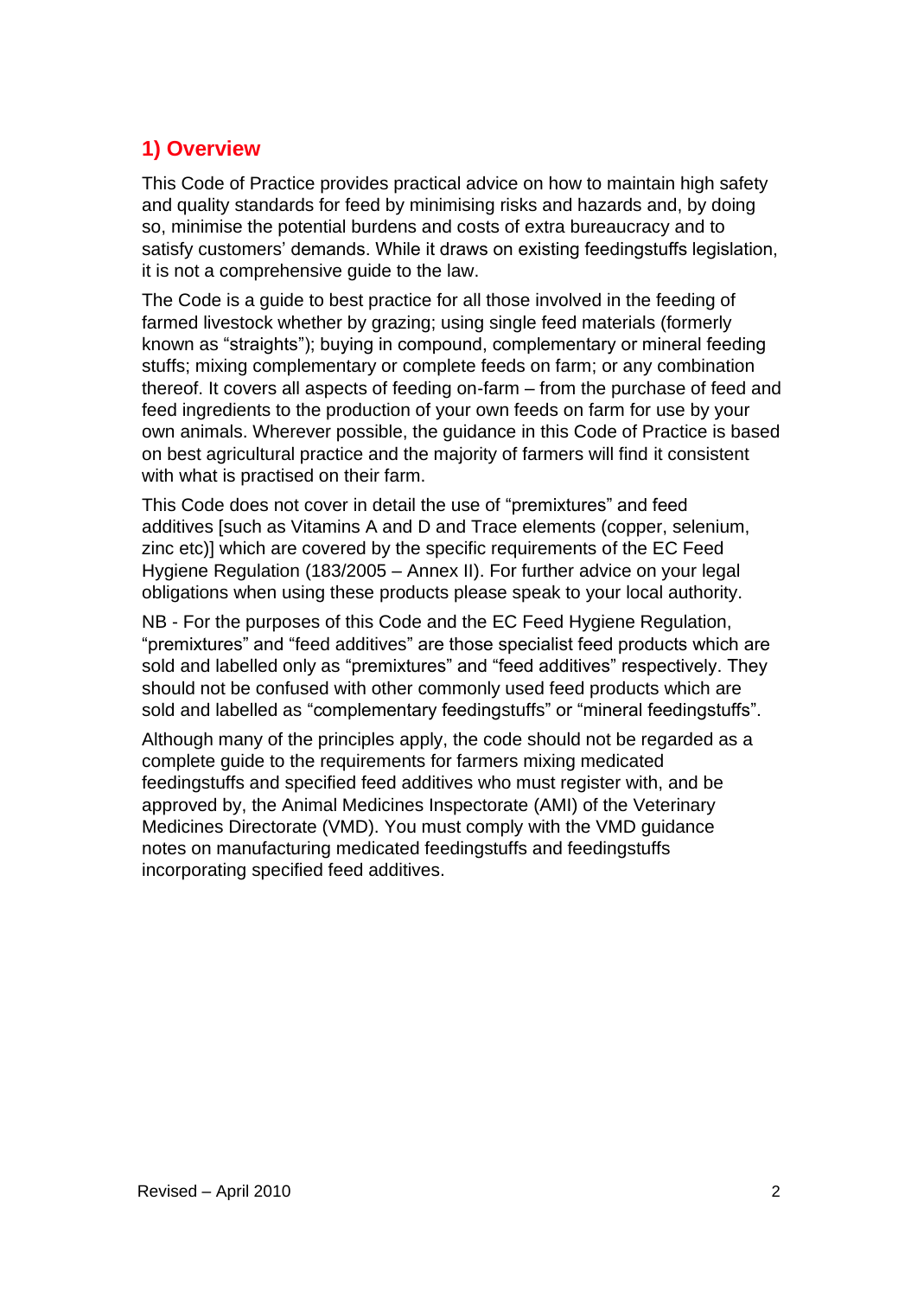# **2) Registration and Approval**

The EC Feed Hygiene Regulation (183/2005) requires virtually all businesses that make, market or use animal feeds to be registered with or approved by their local authority (Trading Standards), or by the Department of Agriculture and Rural Development (DARD) in Northern Ireland. The requirements for the different types of business in GB are summarised below:

| <b>Type of Feed Business</b>                                                                                                                 | <b>Registration Requirement</b>                                                                                                                                                                                                                                            |
|----------------------------------------------------------------------------------------------------------------------------------------------|----------------------------------------------------------------------------------------------------------------------------------------------------------------------------------------------------------------------------------------------------------------------------|
| Livestock farms that produce and/or<br>use animal feed without mixing.                                                                       | With local authority<br>Activity code R13                                                                                                                                                                                                                                  |
| "On farm mixer" who does not mix<br>"premixtures" or "feed additives"<br>nor compound feeds containing<br>"premixtures" or "feed additives". | With local authority<br><b>Activity code R13</b>                                                                                                                                                                                                                           |
| "On farm mixer" mixing "premixtures"<br>or "feed additives" or mixing<br>compound feeds containing<br>"premixtures" or "feed additives".     | With local authority<br>Activity code R10 or 11<br>$NB - not required$ if previously<br>registered under Feeding Stuffs<br>(Establishments abd Intermediaries)<br>Regulations 1999 and local authority<br>was notified by 1 Jan 2006 that this<br>activity was continuing. |
| "On farm mixer" mixing medicated<br>feeds or specified feed additives                                                                        | With the Animal Medicines<br>Inspectorate (AMI) of the Veterinary<br>Medicines Directorate (VMD)<br>(see Annex 2)                                                                                                                                                          |
| Arable farms that grow or sell crops<br>for feed                                                                                             | With local authority<br><b>Activity code R14</b>                                                                                                                                                                                                                           |
| Other feed businesses such as<br>agricultural merchants, hauliers,<br>storers of feed, etc                                                   | With local authority<br>Activity code - Various                                                                                                                                                                                                                            |

"On farm mixing" is defined as the mixing of any feed ingredients at the same location as the livestock to which it is being fed.

A model application form for registration / approval can be found on the FSA website at www.food.gov.uk/multimedia/pdfs/feedfoodguidance.pdf

In Northern Ireland, registration is with DARD however farmers are not required to take any action as the relevant information for this has been compiled via Single Farm Payment applications.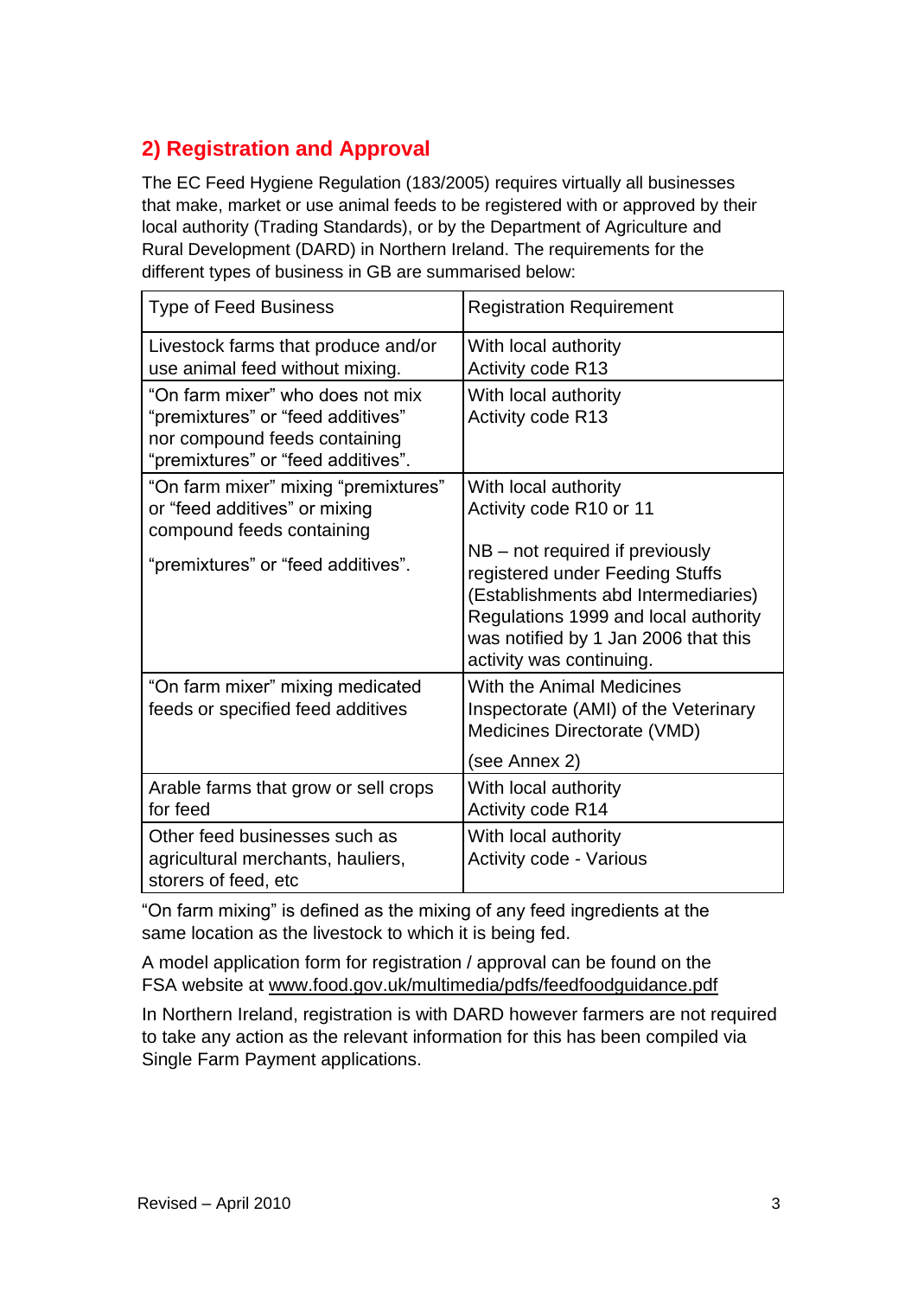## **3) Selling Feed**

*Producing compound feedingstuffs and feed ingredients for sale involves extra requirements under the law in addition to registration with your local authority and the provisions of this Code (for further information please speak to your local authority). Many assurance schemes require their members to purchase feed only from assured sources.*

#### **4) Producing Your Own Feed Ingredients**

Well-produced feed ingredients are the essential first step to producing good, wholesome feed. Producing crops to recognised assured standards will provide you and your customers with confidence in your production standards. Many of the provisions set out below will already be part of the standards of such schemes. If you are not a member of a scheme, following the requirements set out in this section will provide you and your customers with additional confidence in your production system.

- a) Ensure that you comply with maximum permitted dose rates, restrictions on repeated applications and harvest interval recommendations for crop protection products.
- b) Ensure applications of compost and sewage sludge are in accordance with current legislation. For sewage sludge, the Sludge (Use in Agriculture) Regulations 1989 (as amended)] and the current Code of Practice for the Agricultural Use of Sewage Sludge and the BRC/ADAS Safe Sewage Sludge Matrix. For up to date information on compost visit www.wrap. org.uk/composting. Note that some assurance schemes may impose restrictions on the use of compost. Record all applications of compost and sewage sludge to land.
- c) Take regular soil and crop analyses for contaminants and recognise the potential for soil contaminants to affect feed raw materials.
- d) Do not allow livestock on land treated with digestive tract content for three weeks following treatment.
- e) Where organic fertilisers or soil improvers have been used keep pigs off treated land for two months. Keep other farmed livestock off the land for three weeks.

## **5) Buying Feed and Feed Ingredients**

*If you are a member of an assurance scheme, you will be required to purchase compound feedingstuffs and other feeds from a supplier belonging to a recognised feed assurance scheme such as UFAS. Even if you are not a member of a livestock assurance scheme, you should purchase feed from assured sources that are subject to independent audits as recommended by ACAF, reducing the need for you to undertake your own in depth checks.*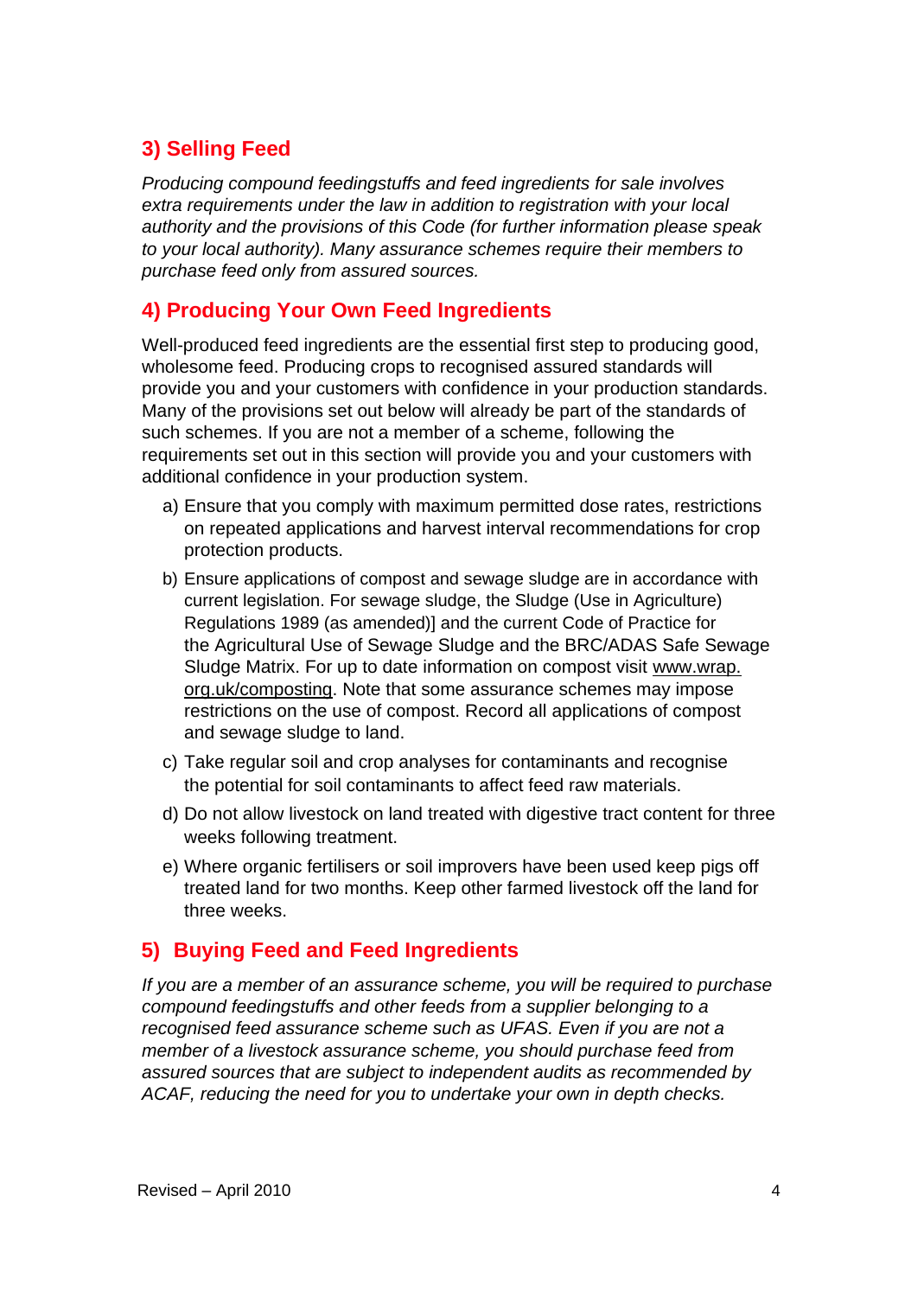- a) Co-products from the food production industry can be an important and nutritious feed material source. Buy co-products from merchants or manufacturers that belong to a recognised relevant assurance scheme such as FEMAS as required by your assurance scheme, or seek warranties from the supplier on the quality and provenance of the co-product.
- b) Rejected and unused fruit and vegetables and other materials from the end of the food chain can also be a nutritious source of feed, but always be aware of the reasons why food has been rejected and be aware of the hazards that this may present to farmed livestock.
- c) Co-products must not be purchased if the packaging material is still present. Check that any packaging has been completely removed from the co-products and rejected food products.
- d) Ensure that you receive all the appropriate documentation (the Statutory Statement) relating to the co-product to help with traceability.
- e) Be mindful of what may appear to be abnormally cheap or unfamiliar ingredients, particularly if offered by e-mail or over the internet, which may not be what they seem and could even be illegal to use in the UK. *Under the Feed Hygiene Regulations you may only buy feeds containing additives such as vitamins and trace elements from countries outside the EU from establishments that appear on an official list. Products from these countries can only enter the EU through companies which have a representative in the EU*.

## **6) Banned and Restricted Feed and Feed Ingredients**

*In order to maintain the UK's high standards of animal health and feed and food safety, there are a number of legal requirements that have been introduced to ban or restrict the feeding of certain products to farmed livestock. The main issues are set out below.*

- a) It is illegal to feed any farmed livestock, including fish and horses, with prohibited processed animal proteins in particular mammalian meat and bonemeal, poultry meal ,feather meal etc and gelatine from ruminants.
- b) Restricted animal proteins such as fishmeal can be fed but only to nonruminant animals. If you intend to either use complementary feedingstuffs or mix feeds which contain fishmeal for non-ruminant feed use you must contact your local Animal Health office to establish whether you need to be registered or authorised.
- c) Permitted animal proteins such as milk and milk products can be fed to farmed livestock. However if you process, store, supply or use milk as a feed you will need to be registered with DEFRA Animal Health (Tel: 01905 763355) or DARD in Northern Ireland. This is additional to the registration requirements under feed hygiene.
- d) It is illegal to feed rejected food that contains meat, or has been in contact with meat.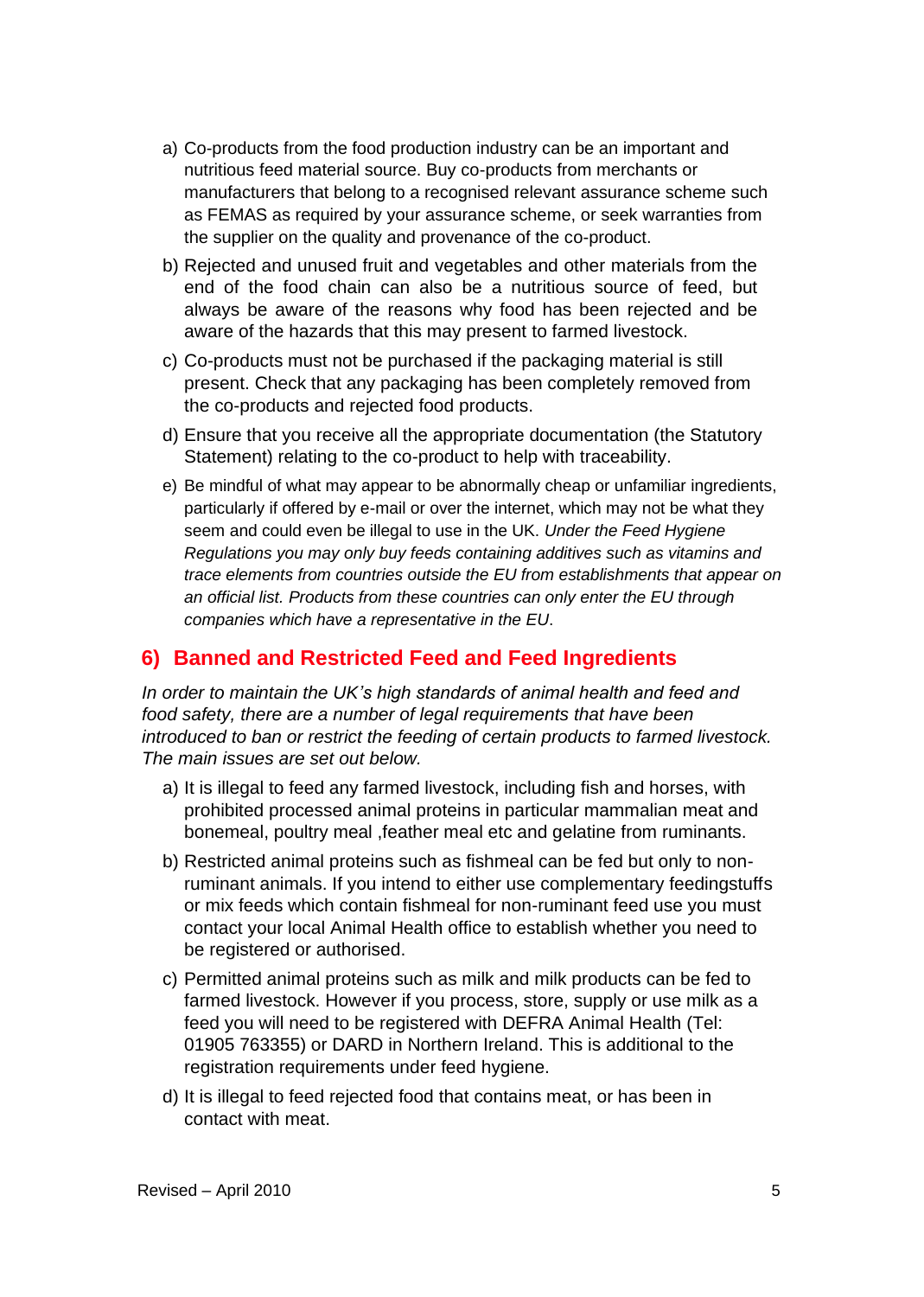e) Packaged pet foods containing animal proteins intended for pets or working dogs must not be kept in the same store on farm as any livestock feed products and the feeding of pets or working dogs must be restricted to an area where farmed animals do not have access at any time.

## **7) Water**

*Your farm will have various water sources from which your livestock may drink. These will include streams, boreholes, troughs and other dispensers. Ensure that farmed livestock have access to clean water suitable for animal consumption. In order to achieve this:*

- a) Observe application rates and minimum distance requirements when using chemical fertilisers, slurry, manure, pesticides or dairy effluent near sources of water.
- b) Avoid using chemicals or pesticides where there is a possibility of contaminating water sources. Always follow manufacturers' instructions.
- c) Site, regularly clean, and maintain water distribution systems and troughs to ensure sufficient supply and minimise possible contamination.

## **8) Taking delivery of feed and feed materials on your farm**

Ideally, you, or someone appointed to act on your behalf, should be present for all of the deliveries to your farm. If you are not, ensure that you give clear instructions to the person delivering feed and feed materials on where to place feed deliveries. It may be useful to mark bins as part of this process. Make hauliers and other visitors to your farm aware of the biosecurity arrangements on your farm and ensure that they follow them. Before feed or feed ingredients are discharged:

- a) Seek assurances that the feed supplier and/or haulier are a member of UFAS, TASCC or other similar scheme. If they are not, seek written assurances that the haulier has followed proper procedures to maintain the integrity of the feed ingredient during transit.
- b) Check that the feed or feed ingredients delivered conforms to your order and that the relevant paperwork is correct.
- c) Visually inspect the feed or feed ingredients before unloading for any obvious defects (e.g., split bags and mould).
- d) If the feed or feed ingredients do not pass a visual inspection or paperwork check then, agree an appropriate course of action with the supplier. This can include rejection of the load.
- e) Ensure discharge facilities are suitable to avoid contamination of the load. Inform the vehicle's driver of the position of the correct discharge point.
- f) Retain the delivery notes so you can demonstrate traceability of all your feed.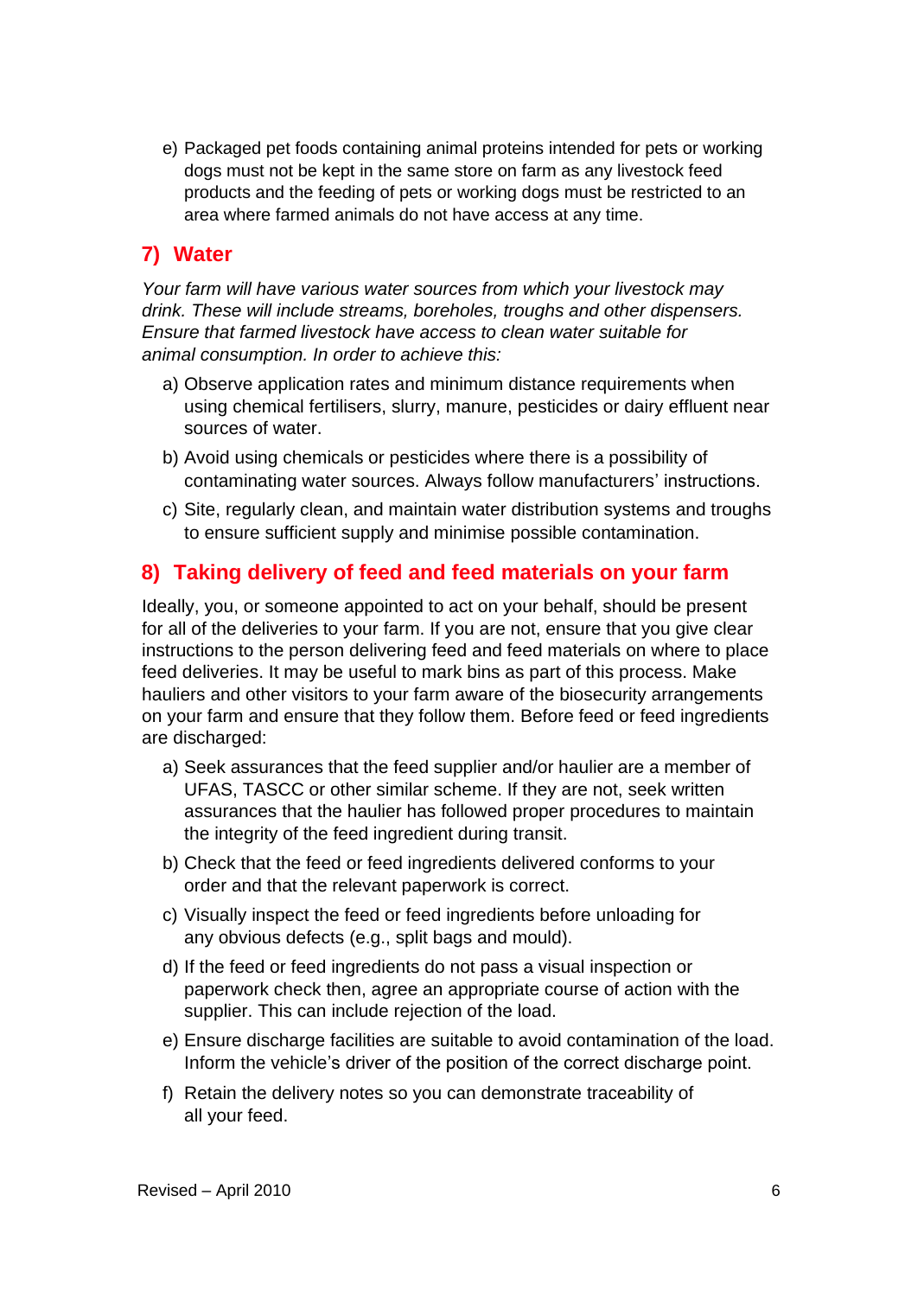## **9) Transporting and handling feed materials on your farm**

Wherever possible, use dedicated equipment to handle feed ingredients. Where you are using your own transport to haul feeds and feed materials, take every step to keep it contaminant free.

Undertake effective cleaning and disinfection to ensure the cleanliness of all vehicles and other equipment used to handle and transport feed and feed materials, particularly where they have been used to handle any other materials which are potential contaminants.

## **10) Storing Feed and Feed Materials**

*Dry, moist and liquid feeds will require different storage regimes. Some of the main issues that you should consider in respect of each are set out below.*

- a) General requirements
	- i) Store all feed or feed materials, including root crops, in a way that maintains its suitability as a feed or feed material.
	- ii) Prepare and maintain all feed storage facilities on the farm in a clean condition, disinfecting as necessary, before use and between batches.
	- iii) Take appropriate steps to exclude vermin, birds, domestic animals and wildlife from the stored material.
- b) Dry feeds and dry feed materials
	- i) On farm storage needs to be adequate to store the quantities delivered. If your storage capacity on farm is less than optimal, consider taking smaller, more frequent deliveries of feed.
	- ii) Do not store feed or feed materials in close proximity to any products that could contaminate the feed (e.g., chemicals, treated seed, other feed ingredients or compound feeds).
	- iii) Do not store feed or feed materials in close proximity to animals or animal waste, including manure.
	- iv) Store products in such a way that make it easy for you to identify products and avoid any confusion that could lead to contamination.
	- v) Before storing, critically assess the store, prepare, clean and, if necessary, disinfect all storage bins, silos, tanks, sheds or other farm stores
	- viii) Be aware of other potential storage problems, such as humidity.
- c) Forages and Roots
	- i) Store hay, straw and silage in conditions that protect them from deterioration.
	- ii) Store fodder beet and other root crops aerobically in a purpose built clamp. For longer-term storage (more than two weeks), keep the crop dry to prevent rotting.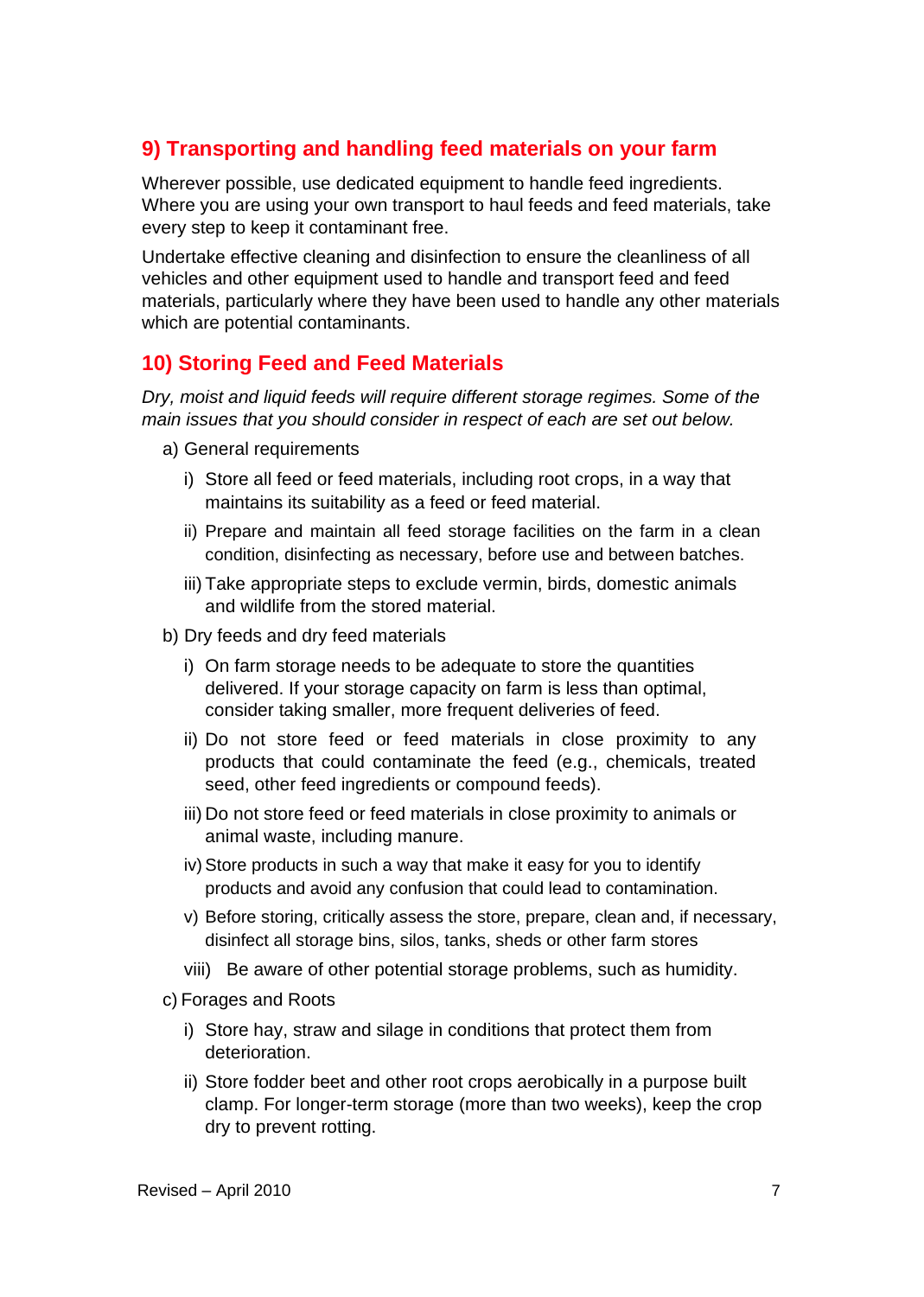- d) Other Moist Feeds and Feed Materials
	- i) Ensile moist feeds (e.g. brewers grains, pressed pulp) in clamps if they are to be stored for more than 1 month.
	- ii) Short term storage (less than 1 month) doesn't necessarily require clamp storage though the material ought to be stored in a defined area, consolidated, sheeted and weighted down to avoid contamination and reduce deterioration.
	- iii) Only use clamps and storage areas that have sufficient drainage to allow the efficient removal of effluent and washings. Collect and properly dispose of effluents and washings.
- e) Liquid Feed Materials
	- i) Ensure all liquid feed stores are watertight with all openings sealed effectively to prevent liquid loss.
	- ii) Where used, keep heating coils in good repair and free from leaks.
	- iii) Clean the tanks at regular intervals. Always clean tanks between storage of different types of liquid feed materials (i.e. vegetable liquid feed and molasses).
	- iv)Ensure stores have sufficient drainage to allow the efficient and safe removal of washings.
	- v) Regularly check and clean filters and strainers to avoid build up of potentially harmful material.
	- vi)Cap the exposed ends of flexible hoses when not in use.

## **11) Mixing and Processing Your Own Feeds on-Farm**

*On-farm mixing can be defined as the mixing of ingredients which takes place at the same location as the livestock to which it is being fed. It may or may not include home-produced feeds. This operation can be as simple as mixing together two separate feed ingredients or the production of complex complete feeds using dedicated machinery such as feeder wagons.*

- a) Undertaking on-farm mixing can be an economical way to feed your livestock but care must be taken in the mixing process and you are advised to consider the key general points below. Additionally, when producing more complex mixes, particularly those containing 'premixtures', feed additives or medicated ingredients, more detailed guidance is provided in Annex 4.
- b) Ensure personnel have the appropriate skills to match the scale, risks and complexity of the feed mixing operation.
- c) Keep the feed preparation site and all handling and mixing equipment clean, tidy, in serviceable condition and free from accumulated waste.
- d) Undertake measures as appropriate to avoid cross-contamination between different finished feeds either within the mixing equipment or in store.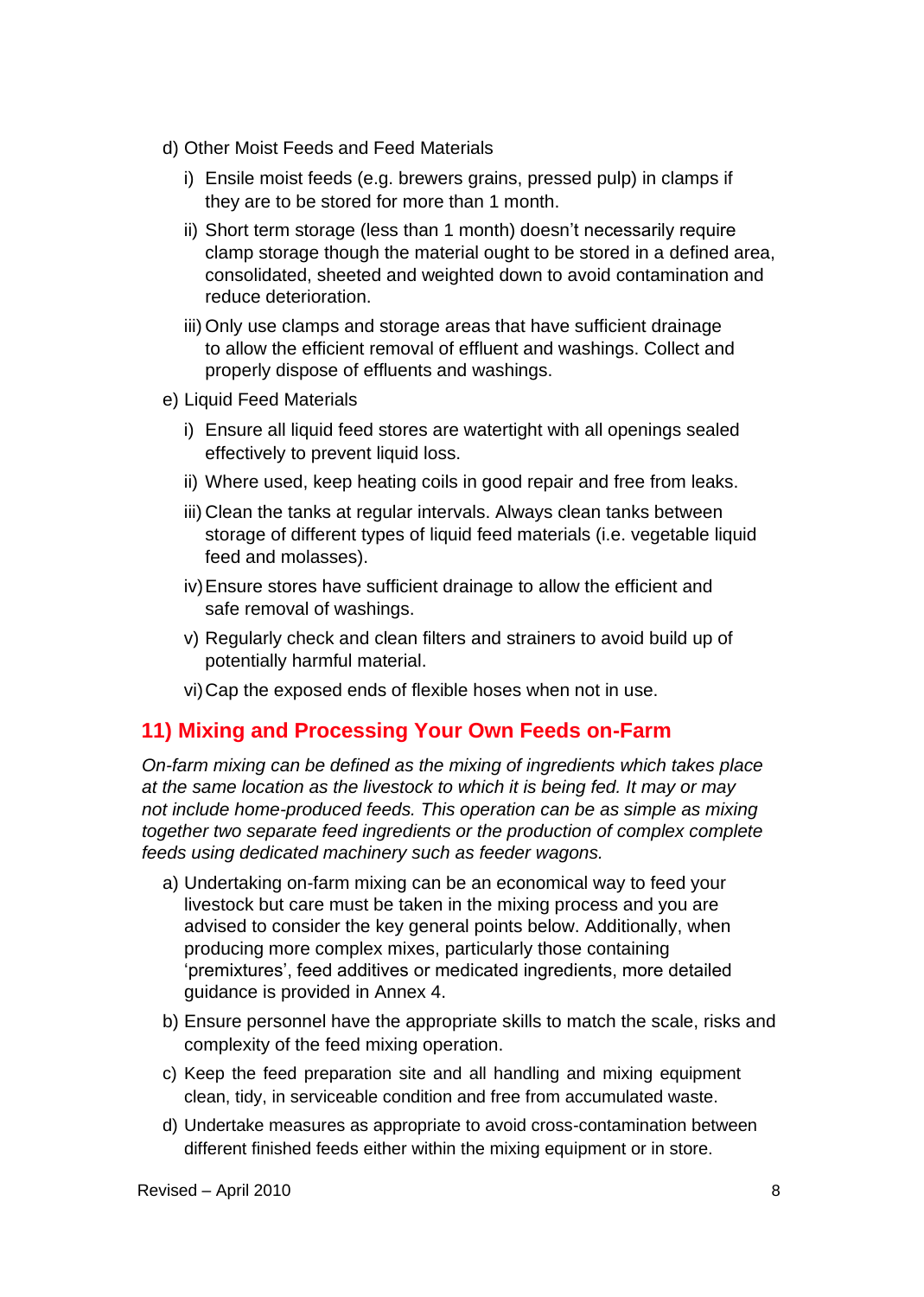- e) For sampling and record keeping in relation to on-farm mixing, follow the requirements indicated in Sections 13 and 14 below.
- f) If you employ a contractor to undertake the mixing on your behalf, then ensuring that they are certified to the NAAC Code of Practice for Mobile Feed Milling and Mixing will provide you with assurances over the quality of their operation.
- g) If you are using a contractor ensure that you provide a clean, safe working area together with clear instructions on feed formulation and storage.

## **12) Feeding Animals**

*Implement a feeding plan appropriate to the animal species. Be aware of the nutritional needs of your livestock and attempt to meet them through an effective, well-managed feeding regime. If in doubt, seek professional advice to help you with your feeding regime.*

- a) General
	- i) Check labels on feed bags and purchased feed materials for nutritional information and expiry dates to ensure that each animal has access to a ration appropriate to its daily needs for health and maintenance.
	- ii) Regularly clean all troughs and hoppers to minimise the risk of contamination from old feed.
	- iii) Maintain and regularly calibrate all dispensing equipment.
	- iv)Provide adequate trough space to ensure that livestock can obtain sufficient feed intakes.
- b) Grazing

*Consider the following points in respect of all grazing land. Spreading manures onto pastures can play a role in transferring disease to healthy stock. The main risk is from spreading fresh, unstored slurry. Risks can be reduced by storage, using low application rates and leaving the pasture for as long as possible before grazing.*

- i) Manage grazing to minimise the possible contamination by physical, biological or chemical hazards and to ensure that the area is free from toxic plants such as ragwort.
- ii) Store slurries and organic manures for at least one month before spreading. Allow a rest period of at least three weeks, or eight weeks with respect to pigs, before letting livestock graze on land that has been treated with manure, to minimise biological cross contamination.
- iii) Observe withholding periods following agricultural chemical applications to the grazing area.
- iv)Composts produced from organic materials originating off farm may be beneficial but the application must be appropriate to the source of the compost, how it has been treated, the land to which it is applied and in accordance with regulations.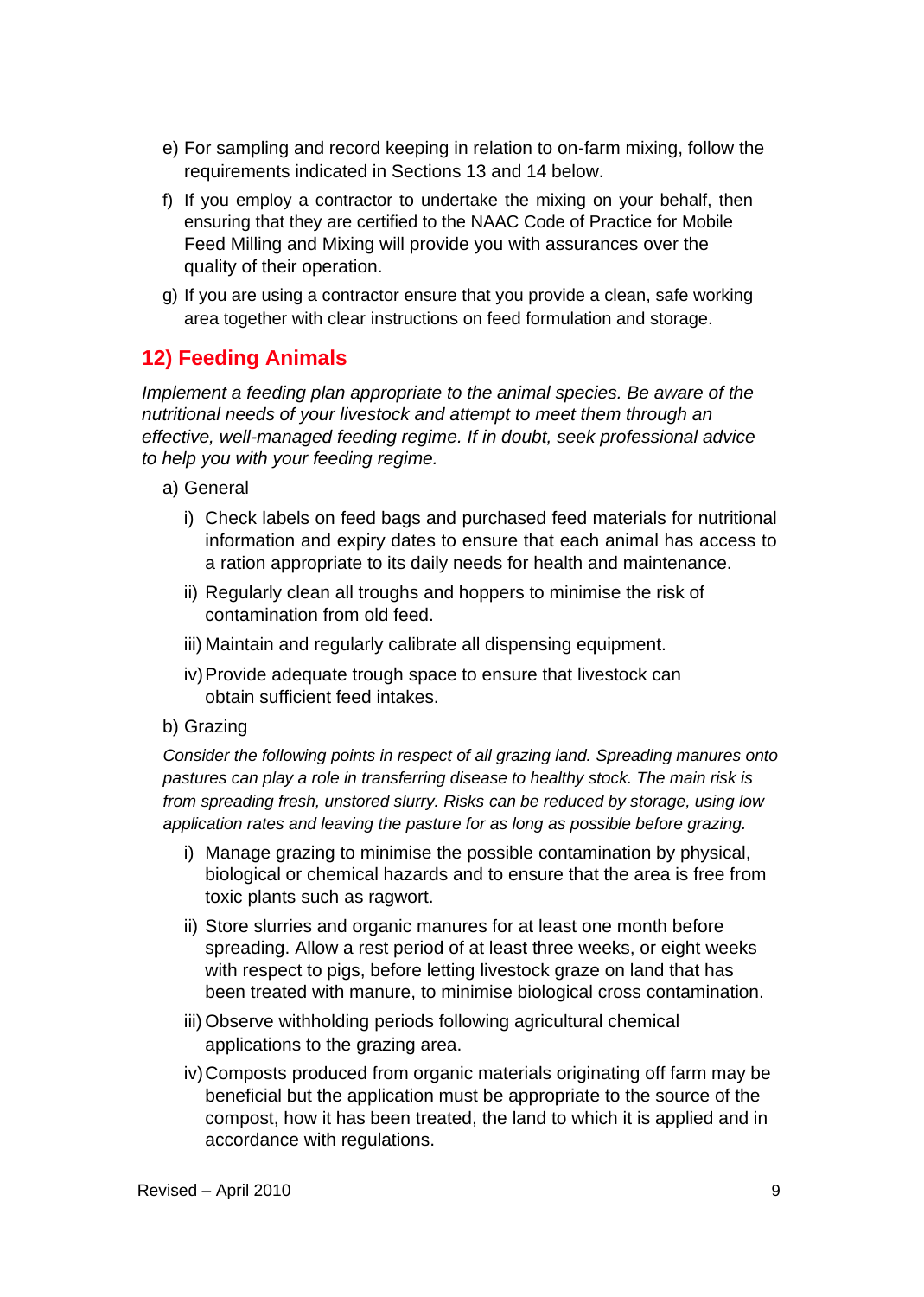- v) Carefully consider the grazing or conservation of crops grown near factories or other industrial facilities where harmful emissions could lead to elevated levels of certain environmental pollutants.
- vi) Prevent livestock from accessing areas where redundant farm machinery is kept to prevent ingestion of grass contaminated by leaking batteries, flaking paint, etc.
- vii) If you use land other than your own for grazing your livestock, seek assurances about the previous use of the land and that it is suitable for animal grazing.

#### **13) Sampling**

a) On Farm Mixed Feeds

If you mix your own feeds on farm, take and retain representative samples of both the dry feed ingredients and the finished feed whenever you change batches of ingredients or formulations.

b) Keeping Samples

Store samples under conditions that prevent abnormal change in the composition of the sample or adulteration. Label samples clearly to show the type of feed and the date they were taken.

## **14) Record Keeping**

Record keeping is an important element of traceability in the event of any problems. Keep records of the information listed below in an accessible place and make it available when required.

The names and addresses of the suppliers of all raw materials and other feed ingredients. Most of the information is contained on the delivery invoice or feed label.

- i) Details of where feedingstuffs were stored.
- ii) Detailed feed formulations of all mixes produced on the farm together with the date that each formulation started and ceased to be used.
- iii) Records providing details of the feed that was produced and when. *A 'barn sheet' or 'day book' would usually fulfil this requirement*.
- iv) The batch number, where one exists.
- v) Where appropriate, the complementary feedingstuff or mineral feedingstuff used, how much was used, into which feedingstuff it was incorporated and the date that it was used.
- vi) The date on which the feed was fed and to which animals.
- vii) The use of pesticides and biocides, including name of product, date purchased, date used and on which surfaces of which equipment/facility.
- viii) The use of plant protection products (herbicides, fungicides and pesticides) on all growing or stored crops (including grass and forage crops) used for animal feed.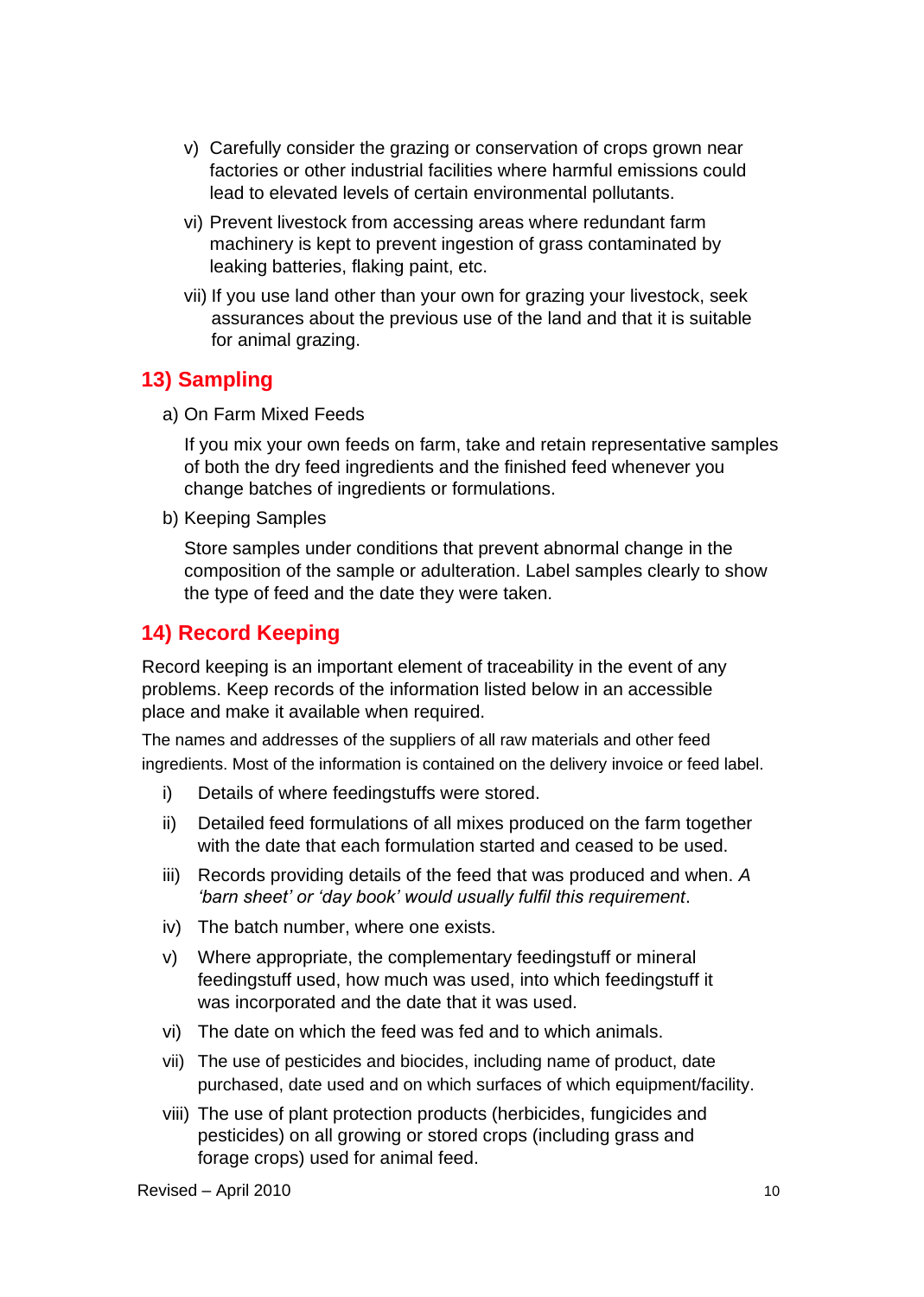- ix) The use of genetically modified (GM) seeds, including the variety and amount of any GM seeds bought and planted for feed crops. (Note however that in the UK at the time of writing no GM seeds are authorised for commercial planting).
- x) Any occurrence of pests or diseases that may affect the safety of primary products.
- xi) The results of any analysis carried out on samples taken from primary products or other samples taken for diagnostic purposes that have importance for feed safety.
- xii) It is recommended you retain any additional documentation that demonstrates that specific hazards have been addressed. This might include, for example, papers from contractors that a pest control system has been implemented or building work has been undertaken or materials have been purchased to protect supplies of feed.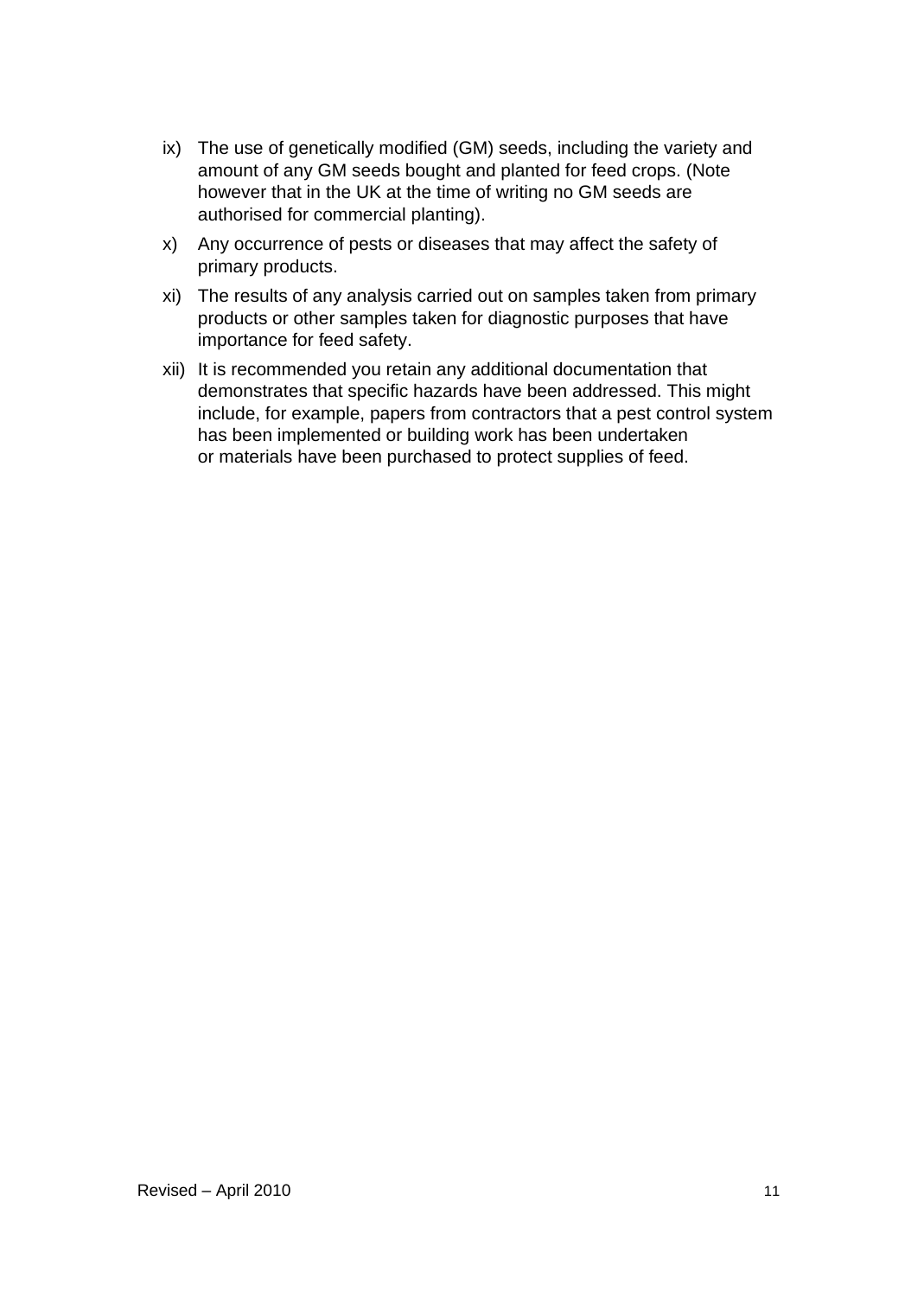## **Annex 1 - Sources and Thanks**

The starting point of this code of practice was the NFU's Code of Practice for the Mixing of Feed On Farm. In the time since the code was launched in 2002 there have been a number of significant developments driving the need for a new code. As a result, this is a significantly expanded code. It covers all aspects of on farm feeding and not just on farm mixing.

It draws extensively on the recommendations made in the ACAF Review of On Farm Feeding Practices issued in 2003. It also recognises the requirements of the new EU Feed Hygiene Regulation that came into force in 2006 and has been further updated in 2010. The Code has also drawn some of its recommendations from the draft IFAP Code of Practice for Feeding Farmed Animals.

We gratefully acknowledge the considerable assistance given by representatives of the AFS Feed Technical Advisory Committee, LACORS, the Food Standards Agency's Animal Feed Unit and ACAF in drafting the Code.

## **Annex 2 - AMI Registration and Approval**

This Code does not cover the mixing of medicated feed or the use of specified feed additives. Farmers mixing medicated feedingstuffs and specified feed additives must register with, and be approved by, the Animal Medicines Inspectorate (AMI) of the Veterinary Medicines Directorate (VMD).

For details on how to apply for approval and registration contact the AMI at the following address:

Animal Medicines Inspectorate,

Stoneleigh Park, Warwickshire, CV8 2LG

Tel: 024 7684 9260 fax: 024 7684 9261

e-mail: amienquiries@vmd.defra.gsi.gov.uk

Veterinary Medicines Guidance Note number 22 provides guidelines on the manufacture of medicated feedingstuffs and feedingstuffs incorporating specified feed additives and can be obtained from the VMD at the following address and weblink:

Veterinary Medicines Directorate

Woodham Lane, New Haw, Addlestone, Surrey KT15 3LS

Email : Telephone +44 (0)1932 336911 : Fax +44 (0)1932 336618

http://www.vmd.gov.uk/General/VMR/vmgn/VMGNote22.pdf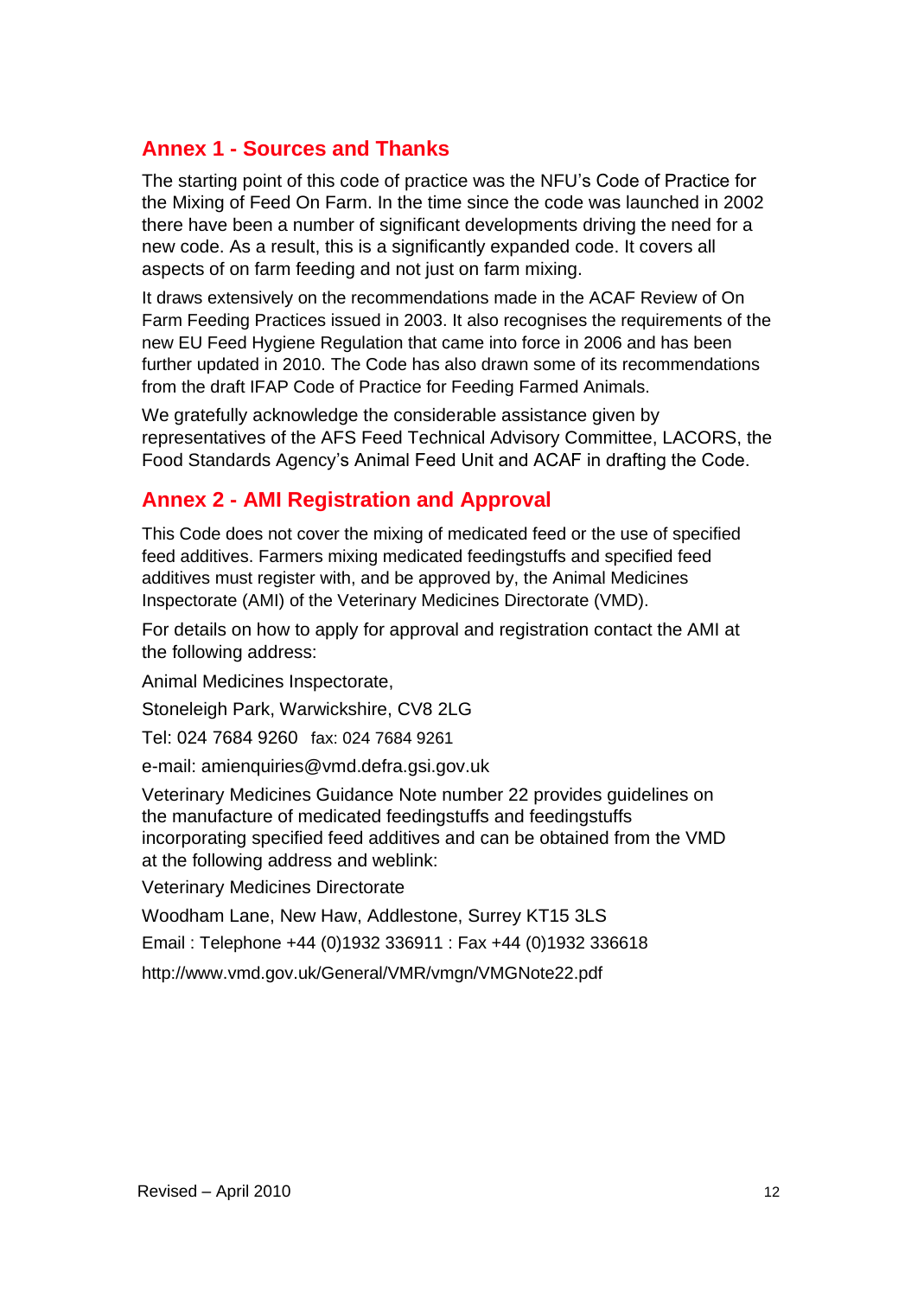## **Annex 3 – Quick Guide/Checklist**

On farm feeding practices are critical to ensure that the food chain is not compromised. As a producer of food you have responsibilities not only for the welfare of your animals but also to ensure that the animal itself does not affect the food that we eat.

*Are you satisfied that the source and selection of feedingstuffs is from a reputable supplier?*

Ensure the safety of the animal feed and that it is suitable for your particular animals.

Obtain adequate information allowing you to provide rations to meet your animals' nutrient needs.

*What are the hazards on farm that may affect the quality of the feed?*

Store feed in conditions that do not encourage mould growth (damp conditions).

Implement an effective pest control system.

Store feed in an area where there is no risk of cross contamination.

*The transport of feed could introduce contamination into your feed.*

Regularly clean and disinfect vehicles used to transport feed.

Wherever possible, use dedicated equipment to handle feed ingredients.

*Good feeding practices are paramount.*

Ensure all animals get the required intake of feed.

Avoid any cross contamination between different types of feeding stuffs - look at the label.

Make sure that banned substances and animal-by products are not being fed to particular species.

*Assess the risk of contamination of land where animals are grazing. Typical problems would include not leaving an adequate time to introduce animals back to grazing land treated with manure or copper toxicity issues for sheep allowed to graze on land treated with pig manure.*

*Mixing feeds correctly is critical for feed safety.*

Follow the various agencies' guidance and the attached information.

Consider introducing HACCP principles to identify the hazards. If in doubt, seek advice.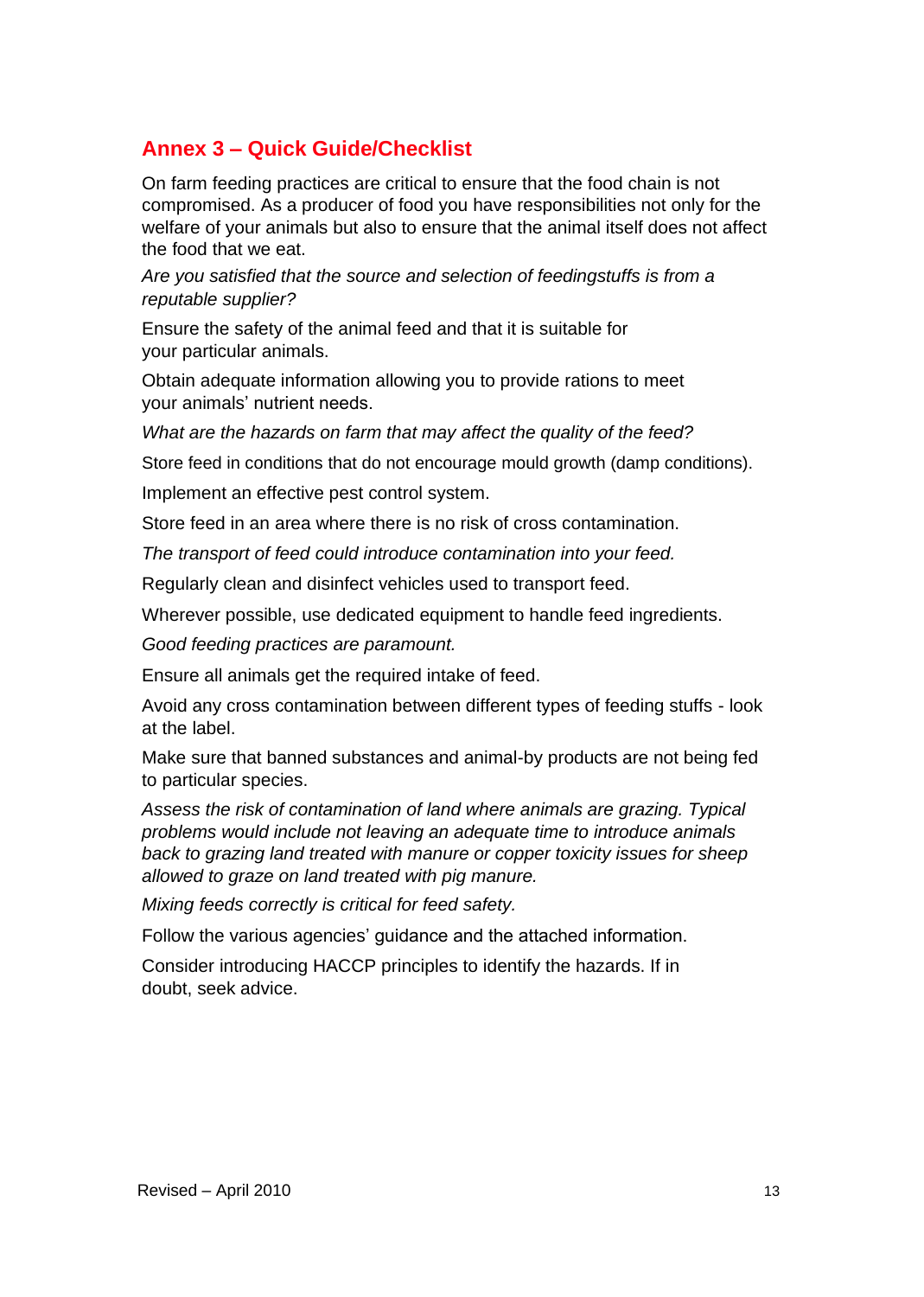## **Annex 4 – Additional On-Farm Mixing Guidance**

The following is a more detailed and expanded set of guidance for on-farm mixing (see Section 11) and would be considered appropriate for farmers conducting more complex mixes. In particular this would be relevant to mixers that incorporate premixtures, feed additives or medicated ingredients.

#### **1) Personnel**

*Ensure that those mixing feed have the appropriate skills to match the scale, risks and complexity of the feed mixing operation. Ensure that they know from whom to seek advice and instruction where necessary. Record any training, either by practice or by instruction, and such skills developed. Even where a person can demonstrate competence by length of experience and on-the-job training it is useful to evaluate and record these skills.*

- a) For operations where more than one person is involved, devise an organisational chart detailing all persons working in feed preparation and the tasks that they are authorised to perform.
- b) Ensure that you and your employees keep up-to-date with the legislation on the composition of animal feed (e.g., the Feeding Stuffs Regulations).

#### **2) Equipment**

- a) Keep the feed preparation site clean, tidy and free from accumulated waste.
- b) Clean all equipment used for handling feed and feed materials before use.
- c) Regularly calibrate all weighing and dispensing equipment.
- d) Keep feed machinery clean, in a serviceable condition and free from accumulated waste.
- e) Ideally, site and store machines under cover. Visually inspect machines on a regular basis. Maintain and clean handling equipment in accordance with manufacturers' instructions. Keep a record of all maintenance and cleaning carried out.
- f) Where the feed formulation is changed, consider dead spaces and other difficult to access areas of the plant to determine if any physical cleaning out is required.
- g) Ensure that the machinery can achieve an even mix and that it operates for a minimum specified time to achieve consistency in the finished feed. Seek advice from the machinery manufacturer or make regular checks to ensure that this happens.

#### **3) Quality control**

a) Designate a competent person to be responsible for production and quality control and list their responsibilities. If nobody is designated, responsibility will fall on the farm business owner.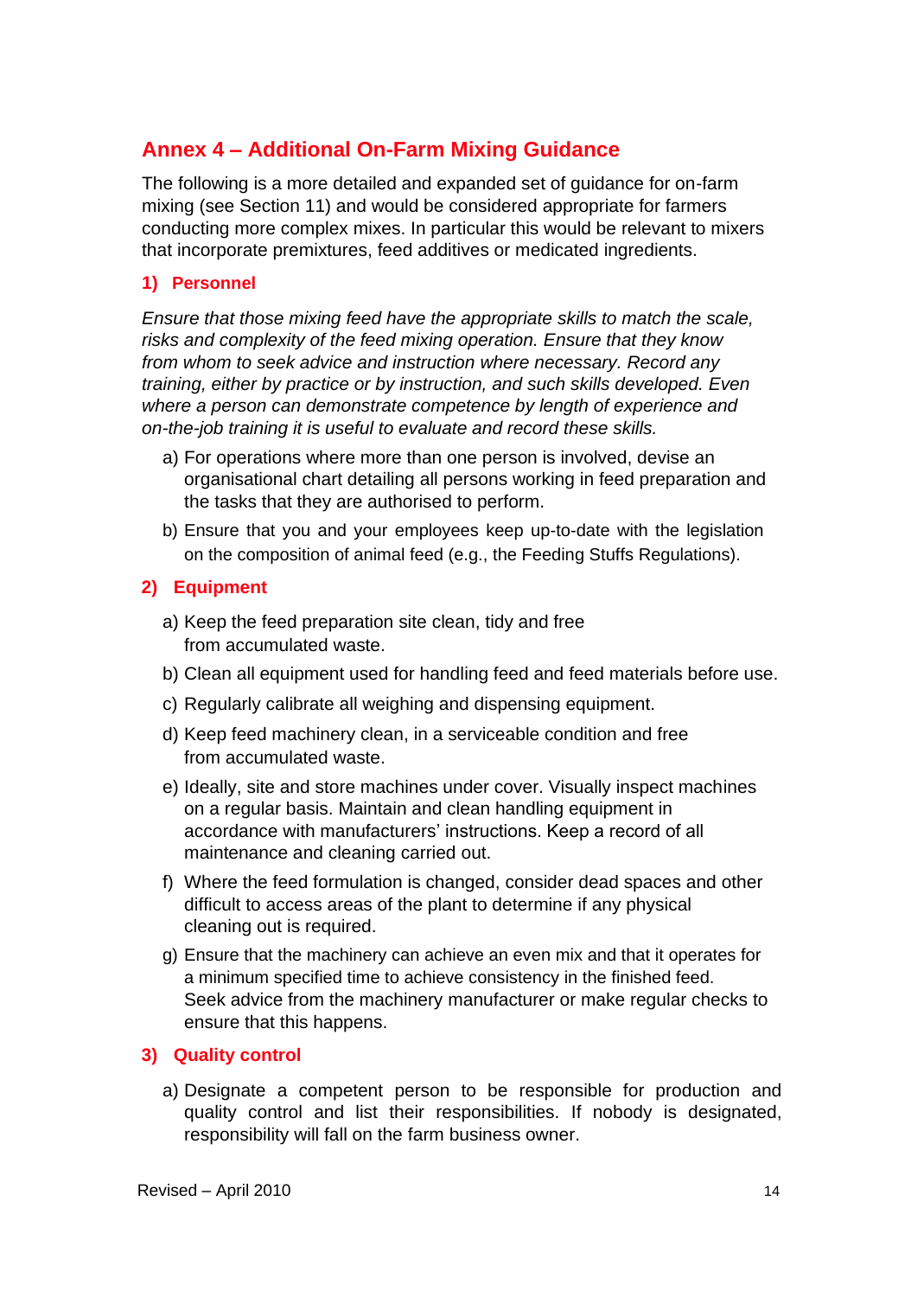- b) Produce a written quality control plan to be approved, implemented and reviewed by the designated responsible person. Keep this as simple as possible but ensure that it contains:
	- i) details of the whereabouts of various documentation or record keeping systems;
	- ii) details of the sampling frequencies, procedures and retention systems;
	- iii) description and frequency of analysis of samples taken;
	- iv) information on any critical points in the manufacturing process that could give rise to hazard and undue risks (ie HACCP - see Annex 5);
	- v) a summary of the operational procedures in place to ensure the desired quality of feed.
- c) Record any departure from procedures agreed in the quality control plan
- d) Ensure that the feed being mixed is appropriate to the age, species and class of livestock to which it will be fed.
- e) Ensure controls are in place, including appropriate order of mixing different feeds, to prevent cross-contamination between types of feed containing -potentially harmful ingredients to particular animals
- f) Ensure that you are using the correct complementary feedingstuff by checking the label for the target species, the ingredients and its batch number. Always cross-reference this information against your mixing control plan. Accurately weigh all complementary feedingstuffs before mixing to ensure the correct inclusion rate.
- g) Consider the potential need to flush out any residues from a previous mixing if there is a risk of cross contamination.

#### **4) Record keeping for on-farm mixing**

*In addition to general purchase and feed use records which apply to all livestock farmers some additional records are required when mixing feeds on farm.*

- a) Record the batch number of any complementary feedingstuff used in the feed.
- b) Keep feed formula(e) records together with the date that each formulation started and ceased to be used readily available and produce them on appropriate request. Retain these for at least 12 months or 3 years in the case of feed containing medication.
- c) Create a formulation document for each feed produced identifying the ingredients used and their proportion/quantities in the complete feed.
- d) Document rules for scheduling of mixing different feeds that take into account the individual characteristics and any potential hazards identified for individual ingredients used. This is vital for feed mixed which includes medication which has an associated withdrawal period.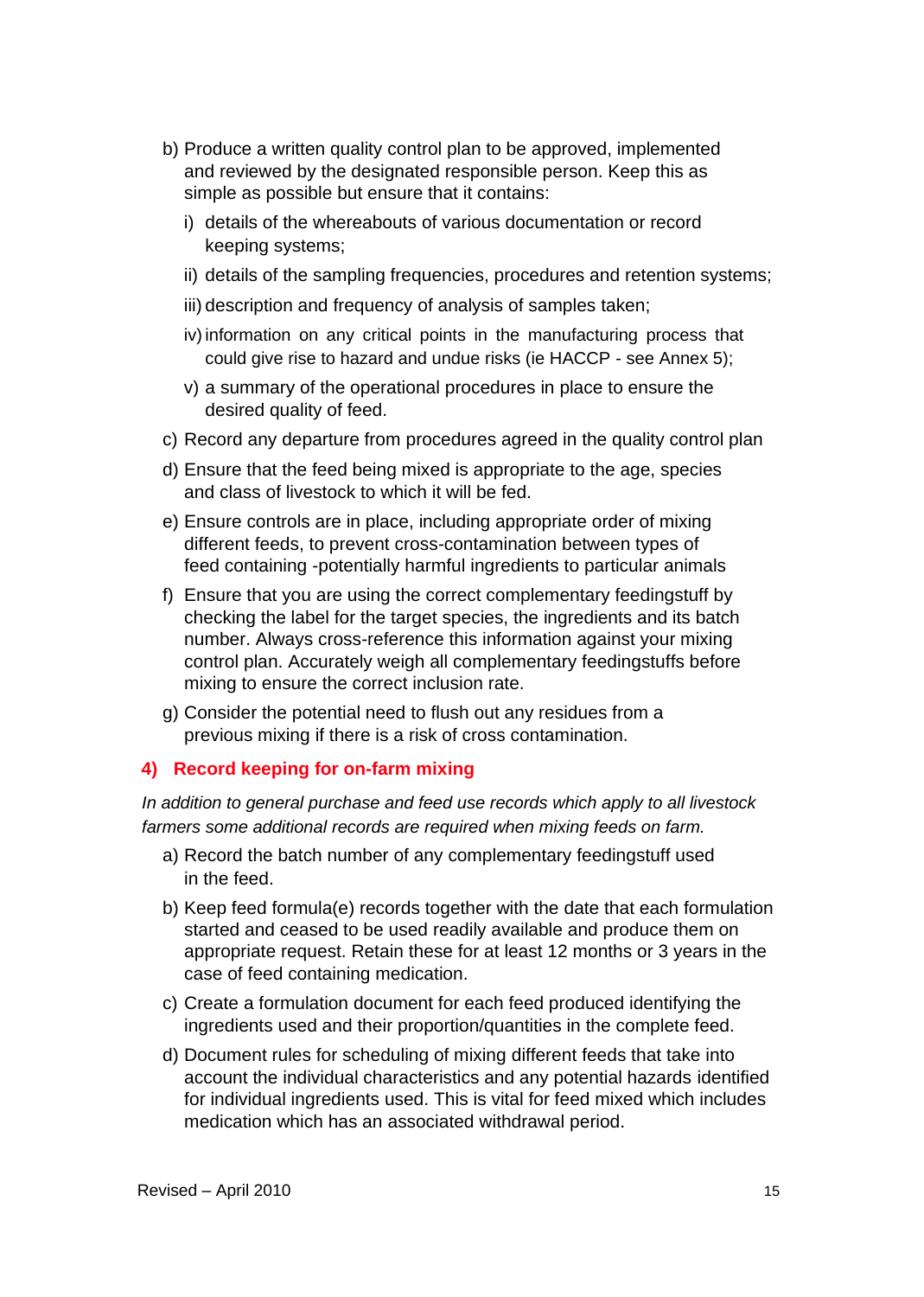# **Annex 5 – HACCP**

HACCP (often pronounced "hassup") is short for Hazard Analysis and Critical Control Point. It provides a systematic approach to food (feed) safety management. You will identify the problems that may occur in your feed production operation and the key points where they can be controlled most effectively. A good HACCP system also includes ways to monitor that you have done things correctly.

*HACCP is a legal requirement under the Feed Hygiene Regulations for certain feed establishments notably on-farm mixers using specialist premixtures and feed additives such as Vitamin A and D and trace elements (copper, selenium, zinc etc )*

HACCP follows seven principles:

#### **1. Analyse hazards**

There are a number of hazards in animal feeds that can pose a significant risk to animals or even to the consumer of animal products. For feeds these will include:

- n Bacteria, fungi and other microbial pathogens
- n Mycotoxins (such as aflatoxins and ochratoxins)
- n Prohibited processed animal proteins (meat and bone meal)
- n Chemical contaminants ranging from veterinary/medicinal residues, fertilisers, pesticides and other crop protection chemicals, polychlorinated biphenyls and dioxins (from heating oil fumes from grain dryers etc) and lead and other heavy metals.
- n Physical contamination such as metal fragments, glass and similar.

#### **2. Identify Critical Control Points (CCPs)**

A HACCP study will analyse every step of the feed process to identify where hazards might occur and where they can best be controlled, the CCPs.

- n For many hazards, the first CCP might be careful selection and inspection of raw materials. If there is excessive contamination when it arrives the feed will be contaminated.
- n Careful storage can prevent contamination from pests and vermin or development of hazards like mycotoxins.
- n Cross contamination in stores or in mixing or weighing equipment can transfer a chemical, (see comments above), from one feed in which it might be acceptable into another where it is not.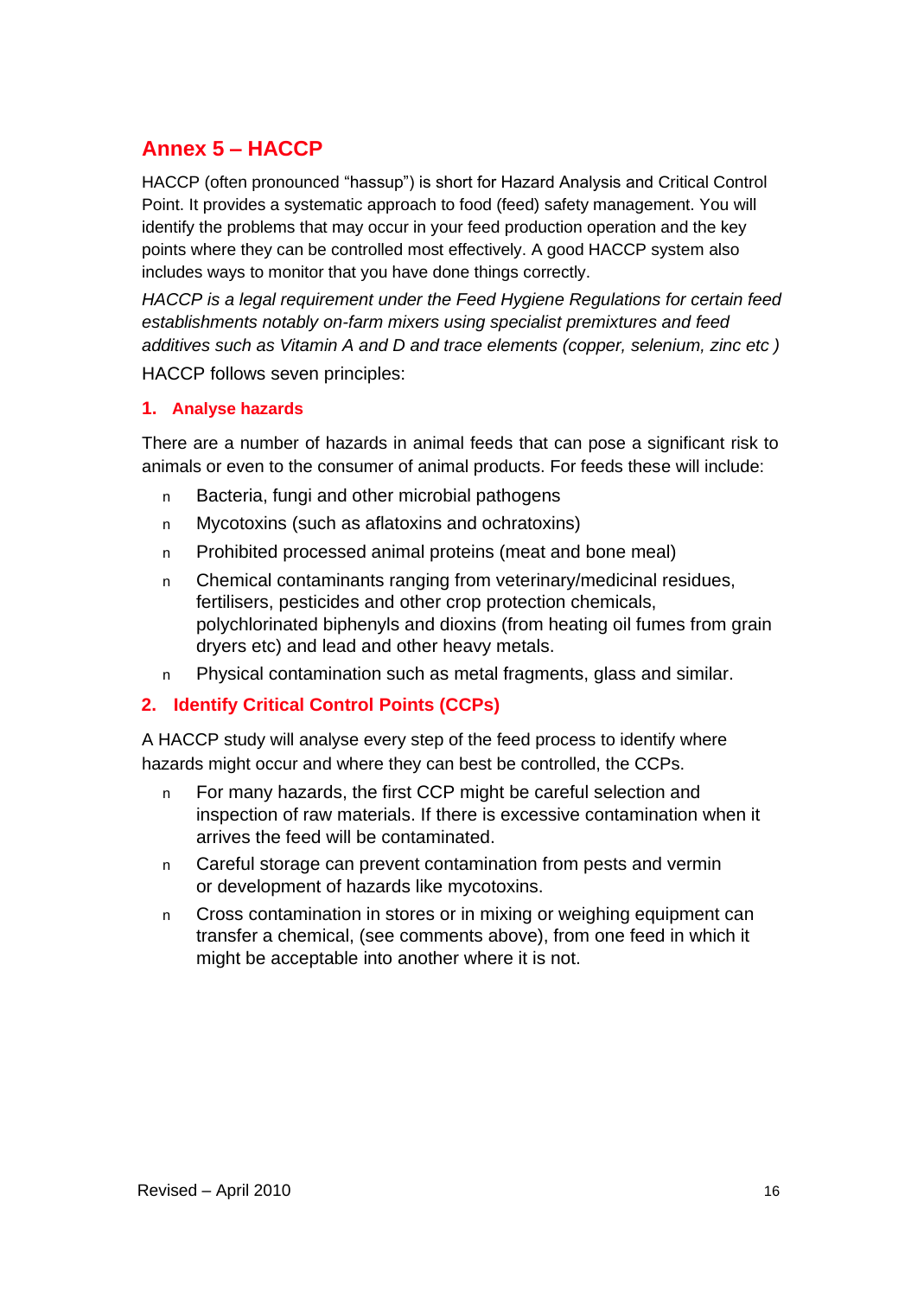#### **3. Establish preventative measures with critical limits for each control**

**point** These might include:

- n Checks on the supply source for example currently certified in a feed assurance scheme
- n Planned pest control measures
- n Targets for temperature and moisture levels in stored feed materials that might otherwise permit mycotoxins to form.
- n Mixing particular feeds after others and thorough flushing and / or cleaning of the equipment afterwards

#### **4. Establish procedures to monitor the critical control points**

How do you know that the controls are being achieved in every batch of feed? Make regular checks against all the critical controls.

#### **5. Establish corrective actions**

What can you do if something is not right? It might mean rejecting a batch of feed materials from a supplier if it does not meet your standards. Or even delaying the slaughter of certain animals if they are found to have been given prescription medicines by mistake. A good HACCP system would anticipate all contingencies and have a plan to deal with them.

#### **6. Establish procedures to verify that the system is working properly**

Occasional tests of samples of feed for contamination will demonstrate that controls are effective.

#### **7. Establish effective record keeping in order to document the HACCP system**

If your plan isn't written down you don't have a plan. Keep simple records of all monitoring and tests.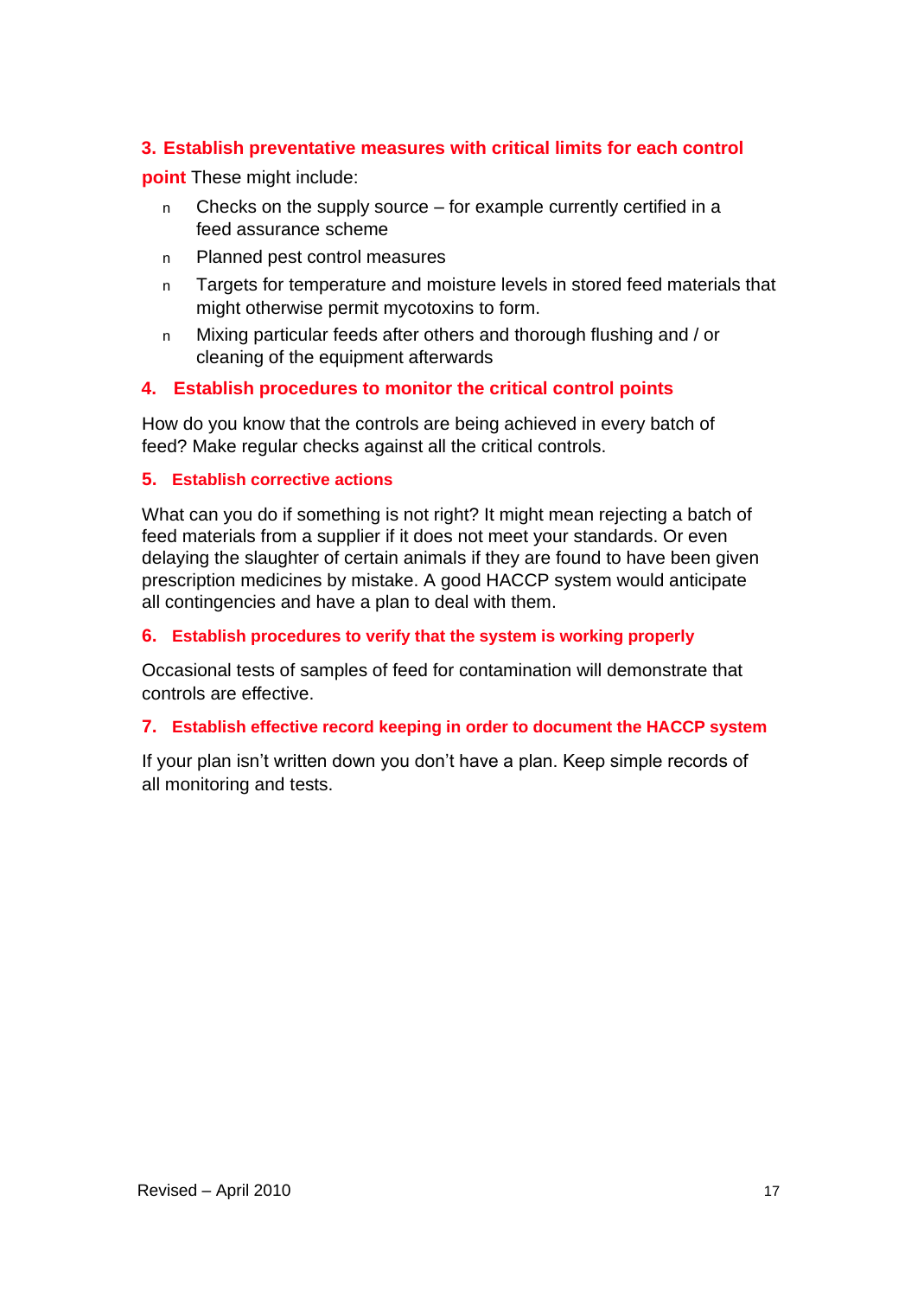# **Annex 6 – Glossary**

| <b>ACAF</b>                       | The Advisory Committee on Animal Feedingstuffs.                                                                                                                                                                                                                                                   |
|-----------------------------------|---------------------------------------------------------------------------------------------------------------------------------------------------------------------------------------------------------------------------------------------------------------------------------------------------|
| <b>ACCS</b>                       | The Assured Combinable Crops Scheme now the<br>Red Tractor Farm Assurance Scheme for Crops<br>and Sugar Beet.                                                                                                                                                                                     |
| Additives                         | Substances added to feed mainly to perform<br>technological or nutritional functions or to improve<br>animal production.                                                                                                                                                                          |
| <b>AFS</b>                        | Assured Food Standards.                                                                                                                                                                                                                                                                           |
| <b>AIC</b>                        | The Agricultural Industries Confederation.                                                                                                                                                                                                                                                        |
| <b>Complementary Feedingstuff</b> | A compound feeding stuff that has a high content<br>of certain substances and which, because of its<br>composition, is sufficient for a daily ration only if it is<br>used in combination with other feeding stuffs.                                                                              |
| <b>Complete Feedingstuffs</b>     | Mixtures of feedingstuffs which by reason of their<br>composition, are sufficient for a daily ration.                                                                                                                                                                                             |
| <b>Compound Feedingstuffs</b>     | Mixtures of feed materials, whether or not containing<br>any additive, for oral feeding to pet animals or farmed<br>creatures in the form of complementary feeding<br>stuffs or complete feeding stuffs.                                                                                          |
| Co Products                       | Usually by-products of food or drink manufacture which<br>have a value in their own right as a feed material (e.g.<br>soyabean meal, brewers' grain, wheat feed).                                                                                                                                 |
| Daily Ration                      | The average total quantity of feeding stuff expressed<br>on a 12 percent moisture basis, required daily by<br>an animal of a given kind age group and level of<br>production in order to satisfy all its nutritional needs.                                                                       |
| Dry Feed Ingredients              | Products with a dry matter above 86% and stable at<br>ambient humidity in aerobic conditions.                                                                                                                                                                                                     |
| <b>Feed Materials</b>             | Any products of vegetable or animal origin in their<br>natural state, fresh or preserved; any products<br>derived from the industrial processing of such<br>products; organic or inorganic substances which are<br>intended for oral animal consumption either directly<br>or in a compound feed. |
| Feeder Wagon                      | A mixing wagon in which feed is mixed and then<br>delivered to livestock.                                                                                                                                                                                                                         |
| <b>FEMAS</b>                      | The Feed Materials Assurance Scheme.                                                                                                                                                                                                                                                              |
| Forage                            | High fibrous crops such as grass, grass or maize<br>silage, hay eaten mostly by ruminants.                                                                                                                                                                                                        |
| <b>FSA</b>                        | The Food Standards Agency.                                                                                                                                                                                                                                                                        |
| <b>HACCP</b>                      | Hazard Analysis and Critical Control Points.                                                                                                                                                                                                                                                      |
| Hazard                            | The potential to cause harm.                                                                                                                                                                                                                                                                      |
| <b>LACORS</b>                     | Local Authorities Coordinators of Regulatory<br>Services.                                                                                                                                                                                                                                         |
| <b>Medicated Feedingstuffs</b>    | A feedingstuff containing a veterinary medicinal<br>product.                                                                                                                                                                                                                                      |